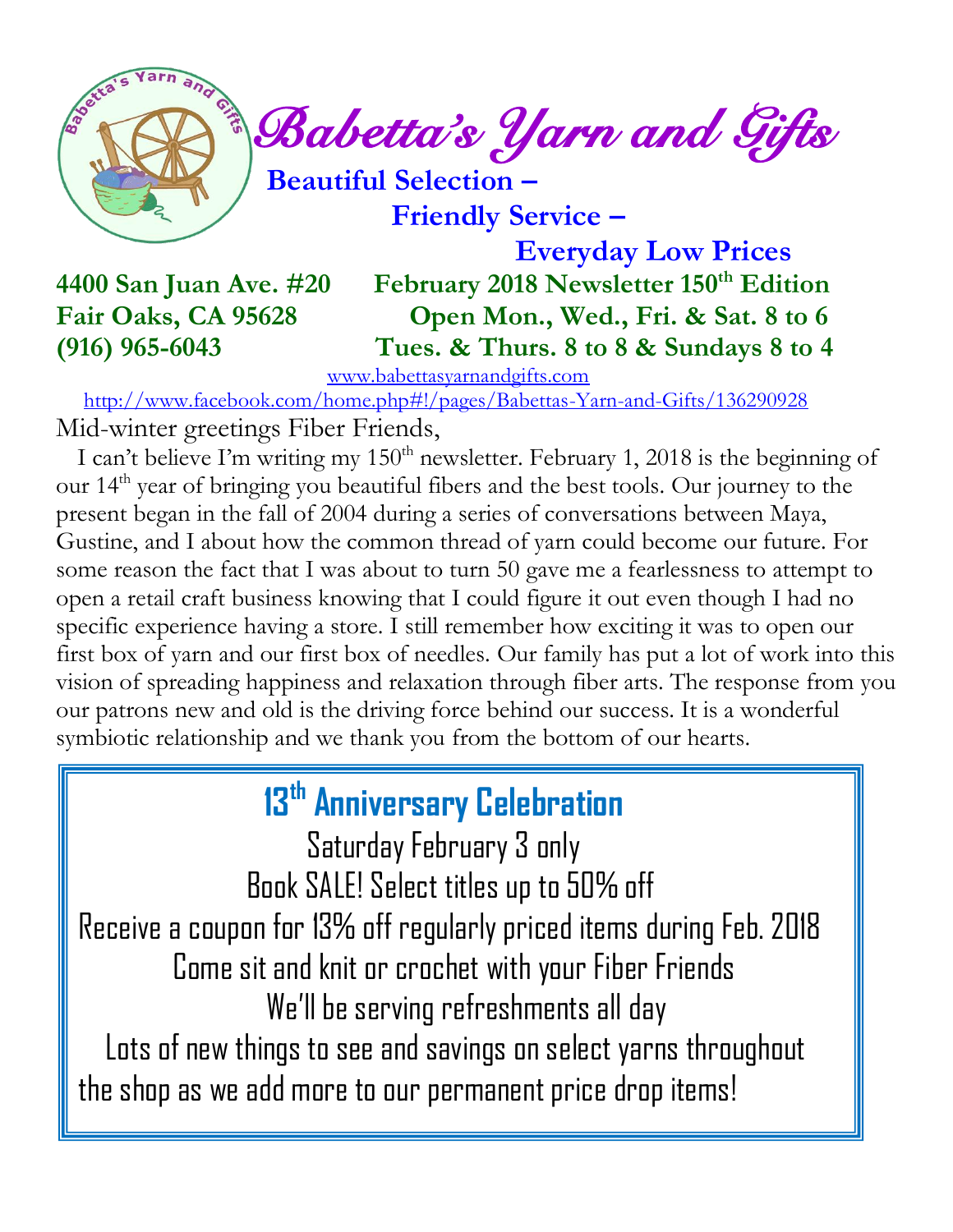#### **What's new?**



5 new colors of Kureyon  $\mathbb{R}$  Setasilk light worsted











Alpaculence from Universal

Manos del Uruguay Alegria



Pins by Shaune Bazner

Major, Poems Sock & Uptown DK from Universal New colors of J. C. Brett Marble Chunky New colors in Berroco Ginko Solstice and Equinox from Plymouth Yarn

#### **Coming soon…**

From Rowan new books, Denim Lace, Cotton Cashmere, & Summerlite 4 ply New Regia sock yarns including Pairfect colors and 6 ply



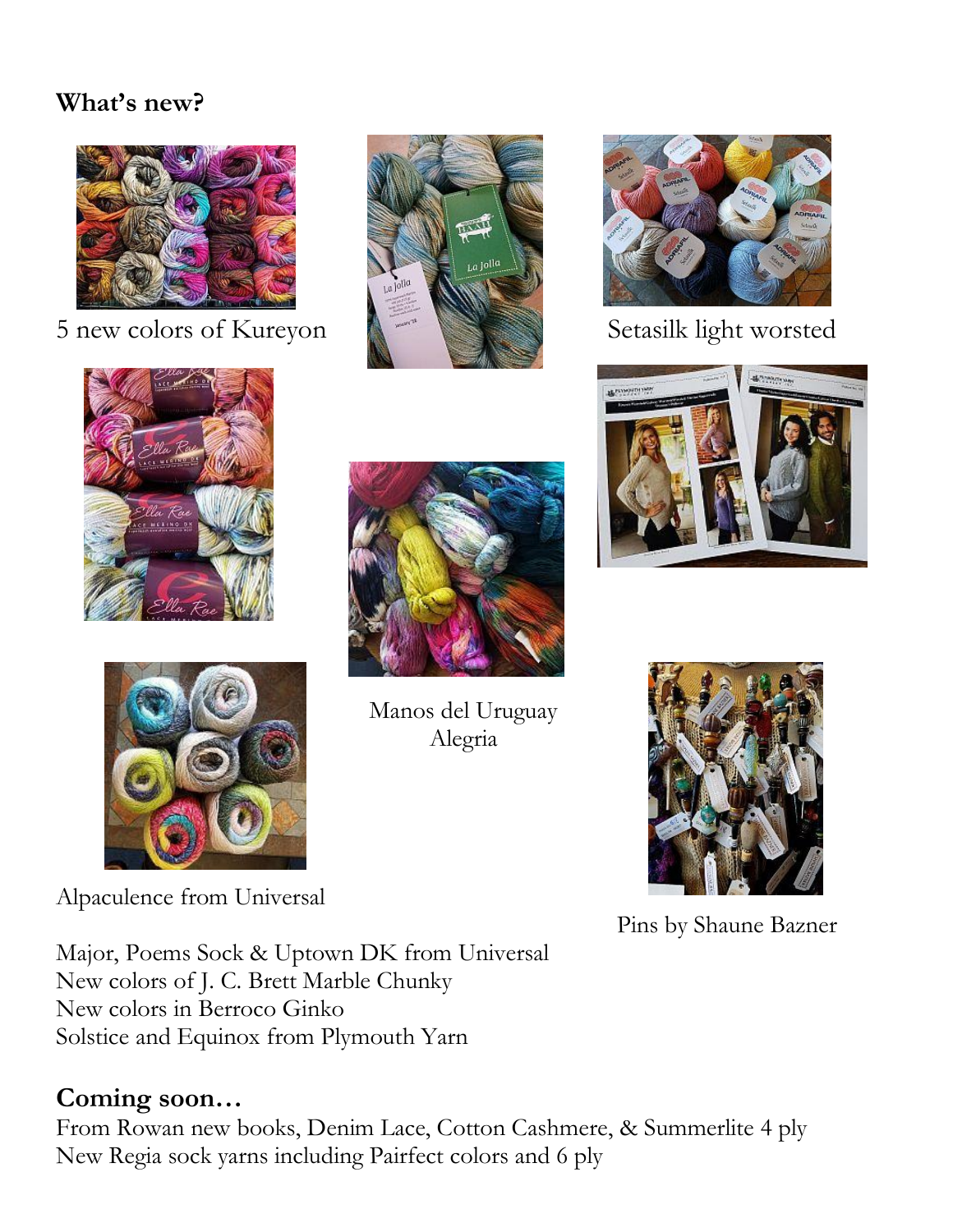Skinny Jeans, Recycled Linen, Spring pattern books, Colino, and Slim Fit from Tahki Stacy Charles We're hoping for a shipment of Madelinetosh DK this February sometime Dill buttons and Renaissance buttons NORO Silk Garden and Ella Rae Lace Merino DK hand dye

### **Classes for February 2018 at Babetta's**

 *In our project classes you can learn to knit anything from scarves to socks to felted purses to lace shawls to hats to sweaters. Pick your project and join in the fun. Our knitters inspire each other to try new things by sharing ideas and showing off their latest creation. Sign up for one of our classes and you will receive a coupon for 10% off.*

 **Pre-registration is required as class sizes are limited. Please choose your dates carefully. Because of scheduling conflicts and complications, make-up classes will only be allowed under special circumstances and individual consideration.**

*Our project class knitting teachers Maya & Gustine have been teaching at Babetta's for 12 years and can help you make your fiber dreams come true in a fun and patient atmosphere.*

**Tuesdays Feb. 6, 13 & 20** Knitting Project 10am – 11:30am fee \$50 Knitting Project 6pm – 7:30pm fee \$50 **Wednesdays Feb. 7, 14 & 21** Knitting Project 1pm – 2:30pm fee \$50 Knitting Project 3:30pm- 5pm fee \$50 **Thursday Feb. 8, 15 & 22** Knitting Project 10am – 11:30am \$50 Knitting Project 6pm – :30pm fee \$50 **Saturdays Feb. 10,17 & 24** Knitting Project  $4pm - 5:30pm$  fee \$50.

#### **Private Lessons**

Knitting or Crochet \$20 an hour Group Knitting or Crochet Private lessons \$15 an hour per person. Spinning or weaving \$25 an hour Group rates are \$20 an hour per person. 50% deposit required when scheduling. Cancellations with less than 24 hour notice will forfeit deposit with exceptions for emergencies. Other cancellations can be transferred to rescheduled lessons or store credit.

#### **Charity Knitting Group**

 How would you like to do some charity knitting/crocheting with a lovely group of people? **"The Purls of** *Fair* **Oaks"** meets the second Thursday every month from 10am to noon here at **Babetta's.** This wonderful group of knitters makes newborn hats for local hospitals as well as other local charity groups. If you'd like to come join the group there's always room for more. This month's date is Jan. 11. If you'd like to drop off any knitted or crocheted donation items you can do that at any time and I will pass them on.